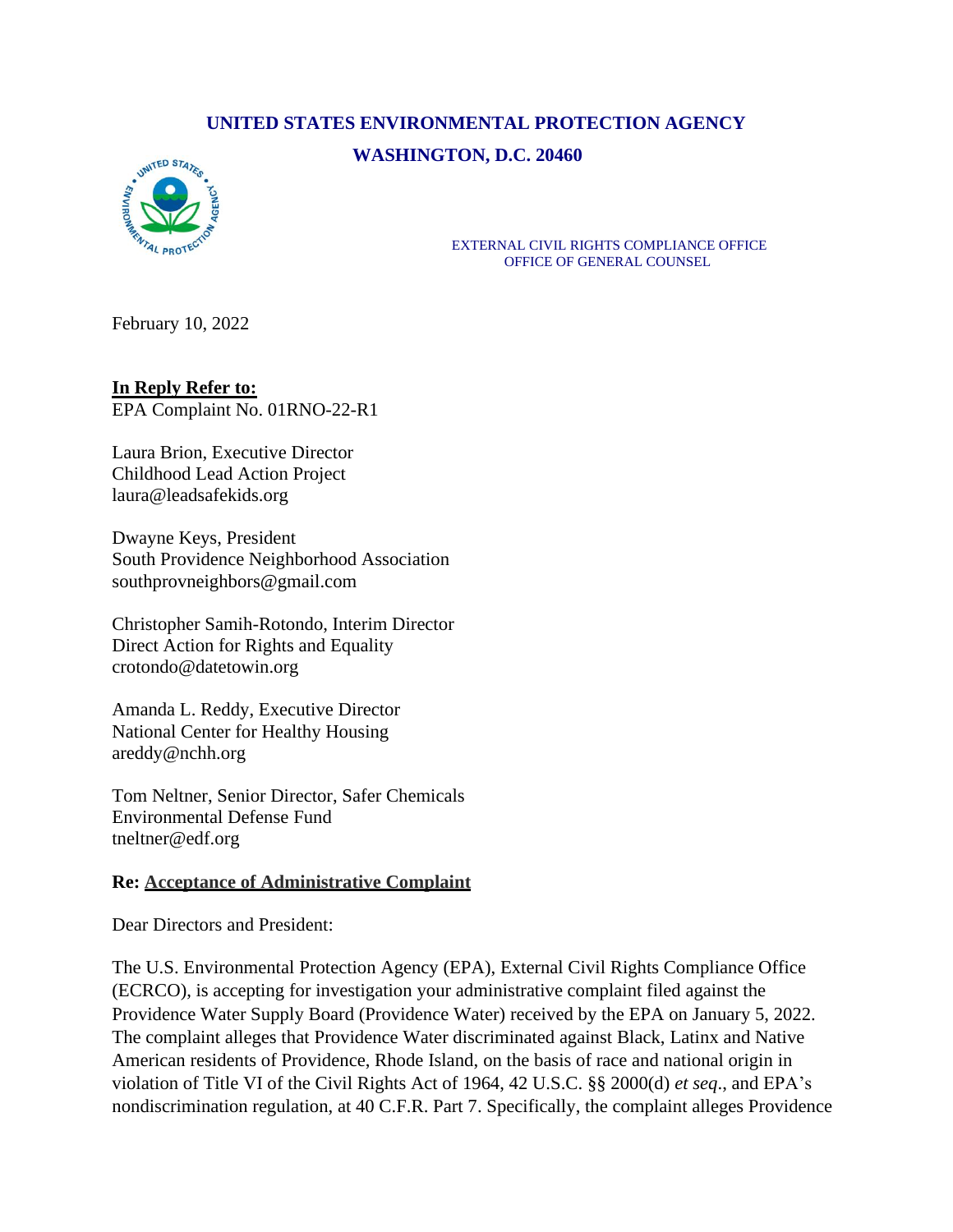Laura Brion, Executive Director Dwayne Keys, President Christopher Samih-Rotondo, Interim Director Amanda L. Reddy, Executive Director, and Tom Neltner, Senior Director, Safer Chemicals Page 2

Water's Water Main Replacement/Rehabilitation Program (WMR), and its general policy and practice for private-side lead service line (LSL) replacements, disproportionately increases the risk of lead exposure for Black, Latinx, and Native American residents.

Pursuant to EPA's nondiscrimination regulation, ECRCO conducts a preliminary review of administrative complaints to determine acceptance, rejection, or referral to the appropriate Federal agency. *See* 40 C.F.R. § 7.120(d)(1). To be accepted for investigation, a complaint must meet the jurisdictional requirements described in the EPA's nondiscrimination regulation. First, the complaint must be in writing. *See* 40 C.F.R. § 7.120(b)(1). Second, it must describe an alleged discriminatory act that, if true, may violate the EPA's nondiscrimination regulation (*i.e.,* an alleged discriminatory act based on race, color, national origin, sex, age, or disability). *Id.*  Third, it must be filed within 180 days of the alleged discriminatory act. *See* 40 C.F.R. §  $7.120(b)(2)$ . Finally, the complaint must be filed against an applicant for, or recipient of, EPA financial assistance that allegedly committed the discriminatory act. *See* 40 C.F.R. § 7.15.

After careful consideration, ECRCO has determined that the complaint meets the jurisdictional requirements stated above. First, the allegation is in writing. Second, it alleges that discrimination occurred in violation of EPA's nondiscrimination regulation. Third, the alleges discriminatory acts occurred within 180 days of the filing this complaint as the WMR and general policy and practice for private-side lead service line (LSL) replacements is ongoing.<sup>1</sup> Finally, it alleges discriminatory acts by the Providence Water, which is a recipient of EPA financial assistance.

ECRCO will investigate the following issues:

- 1. Whether Providence Water Supply Board discriminates on the basis of race and national origin in violation of Title VI of the Civil Rights Act of 1964 and EPA's implementing regulation at 40 CFR Part 7 through its Water Main Replacement/Rehabilitation Program and general policy and practice for private-side lead service line (LSL) replacements; and
- 2. Whether **Providence Water has and is implementing the procedural safeguards** required under 40 C.F.R. Parts 5 and 7 that all recipients of federal assistance must have in place to comply with their general nondiscrimination obligations, including specific policies and procedures to ensure meaningful access to the Providence Water's services, programs, and activities, for individuals with limited English proficiency (LEP) and individuals with disabilities, and whether the Providence Water has a public participation policy and process that is consistent with Title VI and the other federal civil rights laws, and EPA's implementing regulation at 40 C.F.R. Parts 5 and  $7<sup>2</sup>$

<sup>&</sup>lt;sup>1</sup> As recently as November 2021, Providence Water conducted infrastructure work of partial line replacements in Providence and Cranston, RI, and applied its policy and practice for private-side LSL replacements.

<sup>2</sup> *See* Title VI, 42 U.S.C. 2000(d) *et seq*.; Section 504 of the Rehabilitation Act of 1973, as amended, 29 U.S.C. § 794; *Lau v. Nichols*, 414 U.S. 563, 568-69 (1974) (finding that the government properly required language services to be provided under a recipient's Title VI obligations not to discriminate based on national origin); 40 C.F.R. § §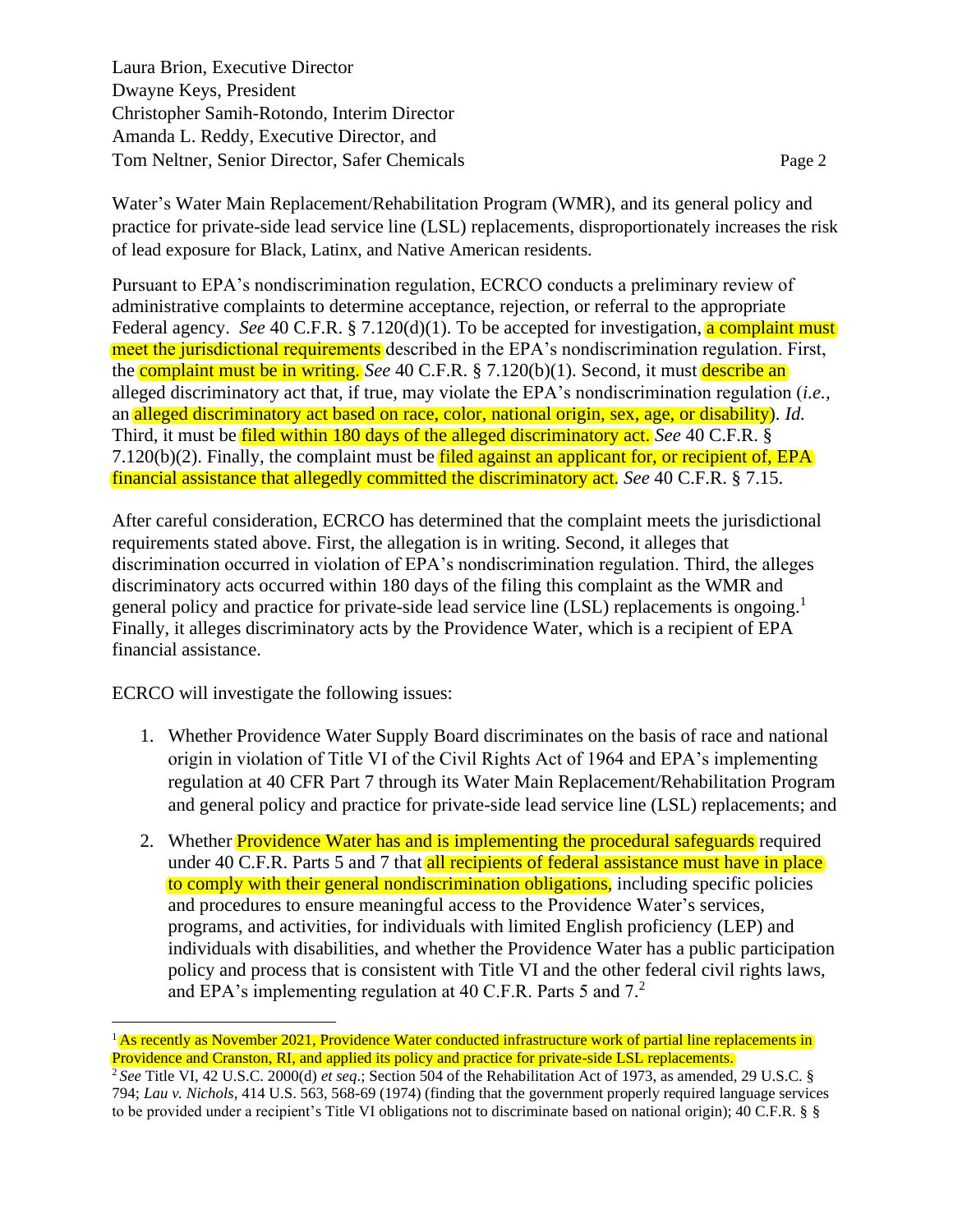Laura Brion, Executive Director Dwayne Keys, President Christopher Samih-Rotondo, Interim Director Amanda L. Reddy, Executive Director, and Tom Neltner, Senior Director, Safer Chemicals Page 3

The initiation of an investigation of the issues above is not a decision on the merits. ECRCO is a neutral fact finder and will begin its process to **gather the relevant information, discuss the matter** further with you and Providence Water, and determine next steps utilizing ECRCO's internal procedures. Generally, the investigation and resolution options and procedures identified in EPA's nondiscrimination regulation and ECRCO's Case Resolution Manual (CRM) will be utilized for the complaint investigation process. We invite you to review ECRCO's Case Resolution Manual for a more detailed explanation of ECRCO's complaint resolution process, available at [https://www.epa.gov/sites/production/files/2021-](https://www.epa.gov/sites/production/files/2021-01/documents/2021.1.5_final_case_resolution_manual_.pdf) 01/documents/2021.1.5 final case resolution manual .pdf.

ECRCO is providing Providence Water with an opportunity to make a written submission responding to, rebutting, or denying the issues that have been accepted for investigation within thirty (30) calendar days of receiving a copy of this letter notifying Providence Water of the acceptance of Administrative Complaint No. 01RNO-22-R1. *See* 40 C.F.R. § 7.120(d)(1)(ii-iii).

EPA's nondiscrimination regulation provides that **ECRCO** shall attempt to resolve complaints informally whenever possible. *See* 40 C.F.R. § 7.120(d)(2). Accordingly, ECRCO will contact you and Providence Water within 10 days of the date of this letter to provide information about ECRCO's complaint process, and to offer and discuss the alternative dispute resolution  $(ADR)^3$ and informal resolution agreement<sup>4</sup> processes as potential options for resolution of the issues which ECRCO has accepted for investigation. If Providence Water (and you with respect to ADR) agree to engage in either of these potential resolution processes, ECRCO will suspend the issuance of preliminary findings within 180 days. In the event that either of these potential resolution processes fails to result in an agreement, ECRCO will notify you and Providence Water that ECRCO has resumed its process to issue preliminary findings within 180 days of the

[02/documents/disability\\_nondiscrimination\\_plan\\_sample\\_for\\_recipients\\_2020.01.pdf.](https://www.epa.gov/sites/production/files/2020-02/documents/disability_nondiscrimination_plan_sample_for_recipients_2020.01.pdf) (2017).

<sup>7.30, 7.35.</sup> *See also* U.S. EPA, Guidance to Environmental Protection Agency Financial Assistance Recipients Regarding Title VI Prohibition Against National Origin Discrimination Affecting Limited English Proficient Persons. 69 FR 35602 (June 25, 2004) (available at https://www.epa.gov/sites/production/files/2020-

<sup>02/</sup>documents/title\_vi\_lep\_guidance\_for\_epa\_recipients\_2004.06.25.pdf); U.S. EPA, Title VI Public Involvement Guidance for EPA Assistance Recipients Administering Environmental Permitting Programs, 71 FR 14207 (March 21, 2006) (available at https://www.epa.gov/sites/production/files/2020-

<sup>02/</sup>documents/title\_vi\_public\_involvement\_guidance\_for\_epa\_recipients\_2006.03.21.pdf); U.S. EPA, Procedural Safeguards Checklist for Recipients, at [https://www.epa.gov/sites/production/files/2020-](https://www.epa.gov/sites/production/files/2020-02/documents/procedural_safeguards_checklist_for_recipients_2020.01.pdf)

[<sup>02/</sup>documents/procedural\\_safeguards\\_checklist\\_for\\_recipients\\_2020.01.pdf](https://www.epa.gov/sites/production/files/2020-02/documents/procedural_safeguards_checklist_for_recipients_2020.01.pdf) (rev. Jan. 2020) (which provides a more detailed explanation of nondiscrimination obligations and best practices); U.S. EPA, [Disability Nondiscrimination](file:///C:/Users/ktemple/AppData/Local/Microsoft/Windows/INetCache/Content.Outlook/82OKU1TN/Disability%20Nondiscrimination%20Plan%20Sample,)  [Plan Sample, a](file:///C:/Users/ktemple/AppData/Local/Microsoft/Windows/INetCache/Content.Outlook/82OKU1TN/Disability%20Nondiscrimination%20Plan%20Sample,)t [https://www.epa.gov/sites/production/files/2020-](https://www.epa.gov/sites/production/files/2020-02/documents/disability_nondiscrimination_plan_sample_for_recipients_2020.01.pdf)

<sup>3</sup> EPA ECRCO's Alternative Dispute Resolution (ADR) process involves the formal mediation of a complaint or complaint allegations between the complainant and recipient, through the use of a professionally trained mediator. See U.S. EPA, ECRCO Case Resolution Manual, Section 3.3, p.24 (https://www.epa.gov/sites/default/files/2021- 01/documents/2021.1.5\_final\_case\_resolution\_manual\_.pdf ) .

<sup>4</sup> Informal Resolution occurs between ECRCO and the recipient. *See* Case Resolution Manual, Section 3.1, p.22 [\(https://www.epa.gov/sites/default/files/2021-01/documents/2021.1.5\\_final\\_case\\_resolution\\_manual\\_.pdf\)](https://www.epa.gov/sites/default/files/2021-01/documents/2021.1.5_final_case_resolution_manual_.pdf) .